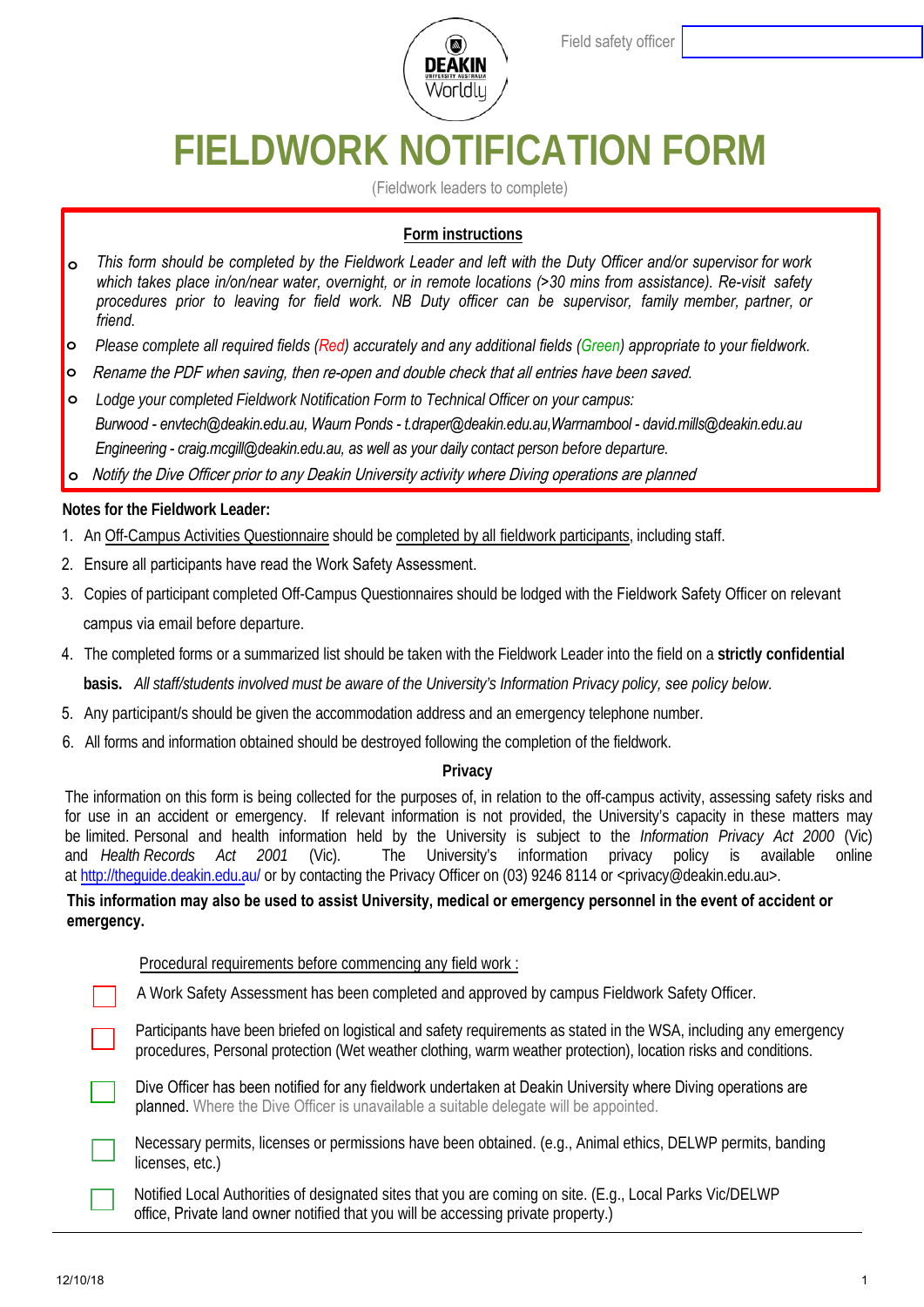| This section to be completed by the Fieldwork Leader                                                                                        |                                                                                                                                                                                                                                                   |  |  |  |
|---------------------------------------------------------------------------------------------------------------------------------------------|---------------------------------------------------------------------------------------------------------------------------------------------------------------------------------------------------------------------------------------------------|--|--|--|
| Please note: these forms will be destroyed upon completion of the activity. No details will be retained on file.                            |                                                                                                                                                                                                                                                   |  |  |  |
| <b>Field Work Leader</b><br>Details:                                                                                                        | Name:<br>DOB:<br>Staff/Student Number:<br>Address:                                                                                                                                                                                                |  |  |  |
|                                                                                                                                             | Phone: (Home)<br>(Mobile):                                                                                                                                                                                                                        |  |  |  |
| <b>Field Work Leader</b><br><b>Emergency Contact</b><br>Details:                                                                            | Name:<br>Relationship:<br>Address:                                                                                                                                                                                                                |  |  |  |
|                                                                                                                                             | Phone: (Home)<br>(Mobile):                                                                                                                                                                                                                        |  |  |  |
| Local contact<br>(e.g., Park Ranger)                                                                                                        | Contact number<br>Name<br><b>Position Title</b><br>Office location<br>details:                                                                                                                                                                    |  |  |  |
| Deakin Work<br><b>Supervisor Details:</b>                                                                                                   | Name:<br>Mobile:                                                                                                                                                                                                                                  |  |  |  |
| Duty Officer Details:                                                                                                                       | Mobile:<br>Name:                                                                                                                                                                                                                                  |  |  |  |
| Additional<br>participants Name,<br>personal contact<br>details and<br>emergency contact<br>details:                                        | Relationship<br>Emergency no.<br>Participant Name<br>Contact no.<br><b>Emergency Contact Name</b>                                                                                                                                                 |  |  |  |
| (Off-Campus<br>Questionnaire are to<br>be emailed to field tech<br>staff)                                                                   |                                                                                                                                                                                                                                                   |  |  |  |
| Field work vehicle:                                                                                                                         | Drivers License No.<br>Make, Model and Year<br>Colour<br>Vehicle Registration                                                                                                                                                                     |  |  |  |
| Boat vessel details:                                                                                                                        | Marine License No.<br>Make, Model and Year<br>Colour<br>Boat registration                                                                                                                                                                         |  |  |  |
| Training<br>qualifications<br>obtained for specific<br>field work activities.<br>Scanned copy<br>retained for technical<br>officer records. | Tick appropriate training qualifications required for field work activities:<br>Diving certificate<br>4x4 course<br>Boat license<br>First aid training<br>Swim test completed<br>Special requirements for a specific activity have been completed |  |  |  |
|                                                                                                                                             | NB: Any field work encompassing boat or scuba diving ensure all relevant requirements have been completed, as per<br>diving manual. Contact Senior Technical Officer Paul Tinkler paul.tinkler@deakin.edu.au                                      |  |  |  |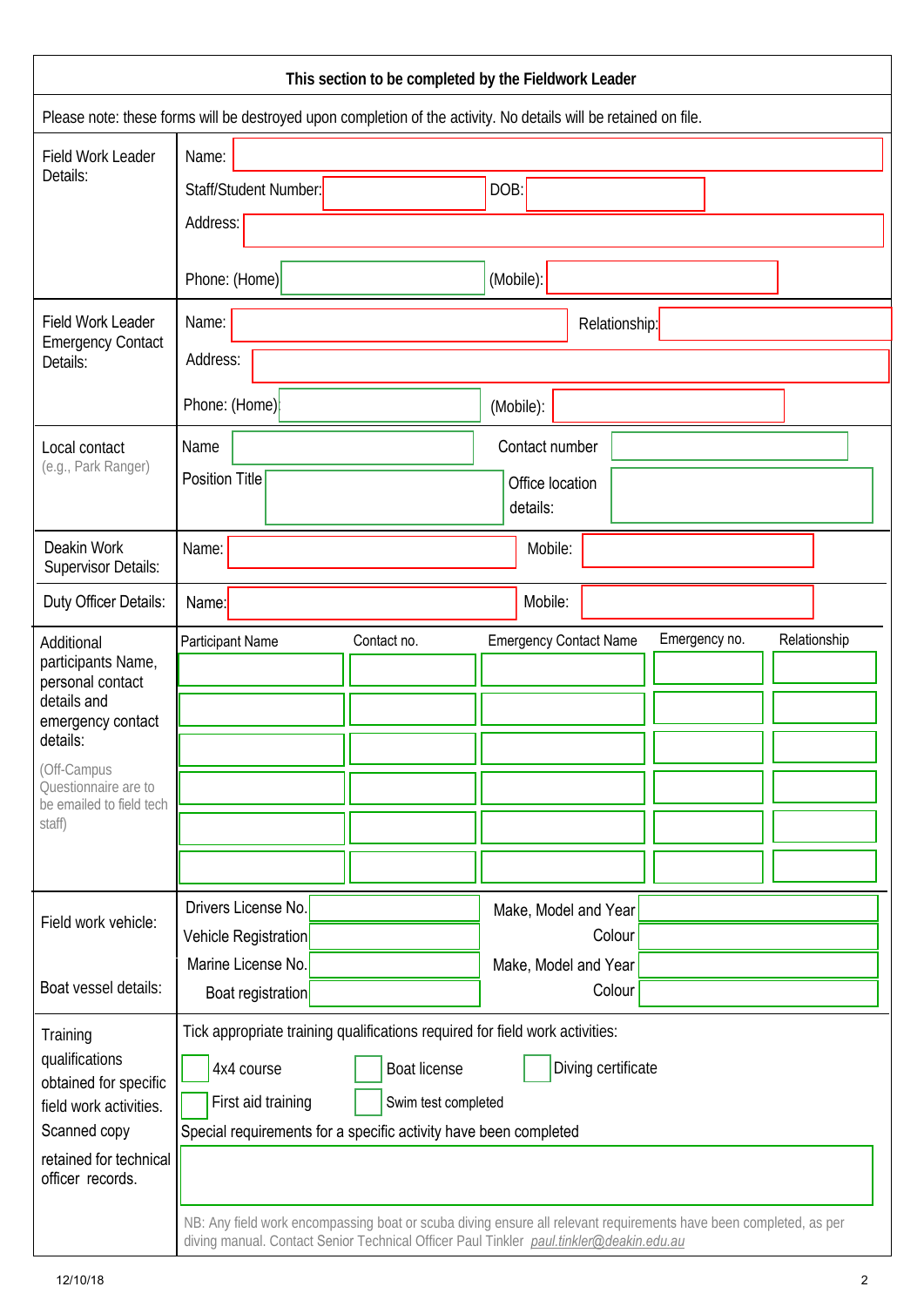| This section to be completed by Fieldwork Leader                                                                     |                                                                                                                                                                                                                                                                                                                                                                                                                                                                                                                                                                           |  |  |
|----------------------------------------------------------------------------------------------------------------------|---------------------------------------------------------------------------------------------------------------------------------------------------------------------------------------------------------------------------------------------------------------------------------------------------------------------------------------------------------------------------------------------------------------------------------------------------------------------------------------------------------------------------------------------------------------------------|--|--|
| <b>Fieldwork Leader:</b><br>(Person in the field)                                                                    | Name:                                                                                                                                                                                                                                                                                                                                                                                                                                                                                                                                                                     |  |  |
| Date and location<br>of activity:<br>If multiple trips<br>planned in quick<br>succession                             | <b>Start Date</b><br>End Date<br>Location<br>Trip 1<br>Trip 2<br>Trip 3                                                                                                                                                                                                                                                                                                                                                                                                                                                                                                   |  |  |
| Proposed detailed<br>list of location/s:                                                                             | (e.g.: Postal address/GPS waypoints/map co-ordinates)                                                                                                                                                                                                                                                                                                                                                                                                                                                                                                                     |  |  |
| Include itinerary with<br>dates if changing<br>locations                                                             |                                                                                                                                                                                                                                                                                                                                                                                                                                                                                                                                                                           |  |  |
| NB. If applicable<br>provide site map or<br>GPS locations via<br>attachment.                                         | Accommodation details: type of accommodation, address of accommodation including contact number if staying overnight:                                                                                                                                                                                                                                                                                                                                                                                                                                                     |  |  |
| <b>Activity details:</b>                                                                                             |                                                                                                                                                                                                                                                                                                                                                                                                                                                                                                                                                                           |  |  |
| Provide a summary<br>of work activity/<br>research project)                                                          |                                                                                                                                                                                                                                                                                                                                                                                                                                                                                                                                                                           |  |  |
|                                                                                                                      | NB. This section should contain a plain language statement of the proposed activity covering typical duties. Can be<br>directly copied and pasted from WSA. If activity has changed also update WSA and resubmit for approval.                                                                                                                                                                                                                                                                                                                                            |  |  |
| Safety protocols:                                                                                                    | Explain safety procedures in place:                                                                                                                                                                                                                                                                                                                                                                                                                                                                                                                                       |  |  |
| Explain procedures<br>in place (i.e. radio<br>contact between<br>groups, meeting<br>point, nearest<br>landmark etc.) | Situations to think about:<br>-What happens if you lose a participant at a site<br>-What do you do if the vehicle breaks down/gets bogged/flat tyre<br>-What happens if you have a medical emergency (take note of your nearest emergency services)<br>-Do you know all participants medical requirements or precautions/ prescriptions, do you have any allergies or medical<br>conditions that need special attention in case of an emergency.<br>-What communications do you have on site (for contact between groups and for external contact for emergency services) |  |  |
|                                                                                                                      | Local medical                                                                                                                                                                                                                                                                                                                                                                                                                                                                                                                                                             |  |  |
|                                                                                                                      | facility address                                                                                                                                                                                                                                                                                                                                                                                                                                                                                                                                                          |  |  |
|                                                                                                                      | Additional First Aid items to consider: ventolin, epipen<br>First aid kit in field                                                                                                                                                                                                                                                                                                                                                                                                                                                                                        |  |  |
|                                                                                                                      | Local Police information (Nearest town with police station):                                                                                                                                                                                                                                                                                                                                                                                                                                                                                                              |  |  |
|                                                                                                                      | Phone number:<br><b>Communications</b>                                                                                                                                                                                                                                                                                                                                                                                                                                                                                                                                    |  |  |
|                                                                                                                      | Alternative communications (if used): Satellite phone number:<br>NB. Satellite phone should remain turned on at all times for emergency communication where possible.                                                                                                                                                                                                                                                                                                                                                                                                     |  |  |
|                                                                                                                      | SPOT satellite tracker ID#:<br>NB. Anyone working in remote areas should carry a spot messenger so someone can remotely track your location                                                                                                                                                                                                                                                                                                                                                                                                                               |  |  |
|                                                                                                                      | <b>EPIRB/PLB</b>                                                                                                                                                                                                                                                                                                                                                                                                                                                                                                                                                          |  |  |

12/10/18 3